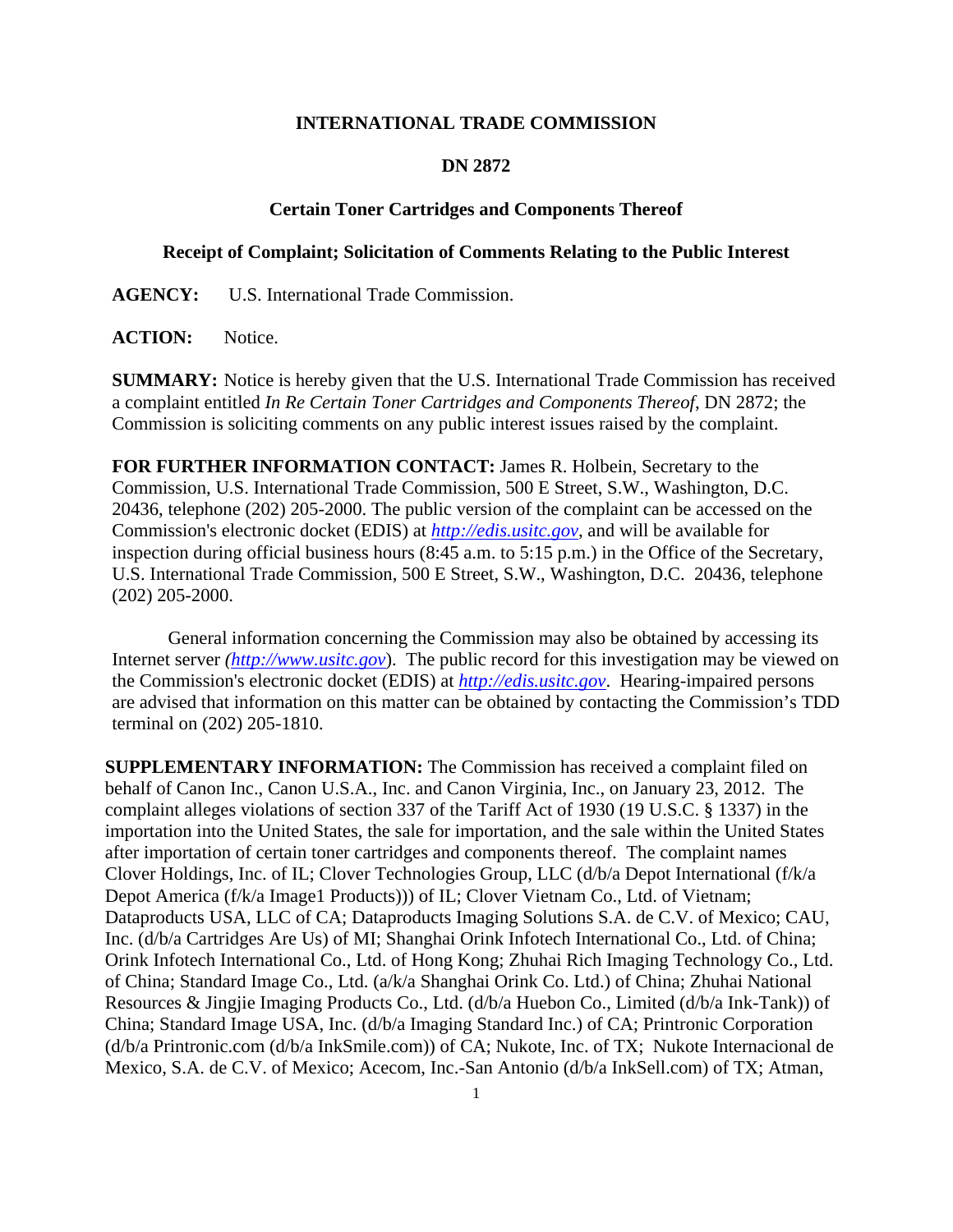Inc. (d/b/a pcRush.com) of CA; Dexxxon Digital Storage, Inc. of OH; Discount Office Items, Inc. of WI; Deal Express LLC (d/b/a Discount Office Items) of WI; Do It Wiser LLC (d/b/a Image Toner) of GA; E-Max Group, Inc. (d/b/a Databazaar.com) of FL; Green Project, Inc. of CA; GreenLine Paper Company, Inc. of PA; IJSS Inc. (d/b/a TonerZone.com (d/b/a InkJetSuperstore.com)) of CA; Imaging Resources, LLC of CA; Ink Technologies Printer Supplies, LLC of OH; Myriad Greeyn LLC of VA; Office World, Inc. of OR; OfficeWorld.com, Inc. of OR; OnlineTechStores.com, Inc. (d/b/a SuppliesOutlet.com) of NV; SupplyBuy.com, Inc. of TN; Virtual Imaging Products, Inc. of Canada; and Zinyaw LLC (d/b/a TonerPirate.com) of TX, as respondents.

 The complainant, proposed respondents, other interested parties, and members of the public are invited to file comments, not to exceed five pages in length, on any public interest issues raised by the complaint. Comments should address whether issuance of an exclusion order and/or a cease and desist order in this investigation would negatively affect the public health and welfare in the United States, competitive conditions in the United States economy, the production of like or directly competitive articles in the United States, or United States consumers.

In particular, the Commission is interested in comments that:

- (i) explain how the articles potentially subject to the orders are used in the United States;
- (ii) identify any public health, safety, or welfare concerns in the United States relating to the potential orders;
- (iii) indicate the extent to which like or directly competitive articles are produced in the United States or are otherwise available in the United States, with respect to the articles potentially subject to the orders; and
- (iv) indicate whether Complainant, Complainant's licensees, and/or third party suppliers have the capacity to replace the volume of articles potentially subject to an exclusion order and a cease and desist order within a commercially reasonable time.

 Written submissions must be filed no later than by close of business, eight business days after the date of publication of this notice in the *Federal Register*. There will be further opportunities for comment on the public interest after the issuance of any final initial determination in this investigation.

 Persons filing written submissions must file the original document and 12 true copies thereof on or before the deadlines stated above with the Office of the Secretary. Submissions should refer to the docket number ("Docket No. 2872") in a prominent place on the cover page and/or the first page. The Commission's rules authorize filing submissions with the Secretary by facsimile or electronic means only to the extent permitted by section 201.8 of the rules (see Handbook for Electronic Filing Procedures,